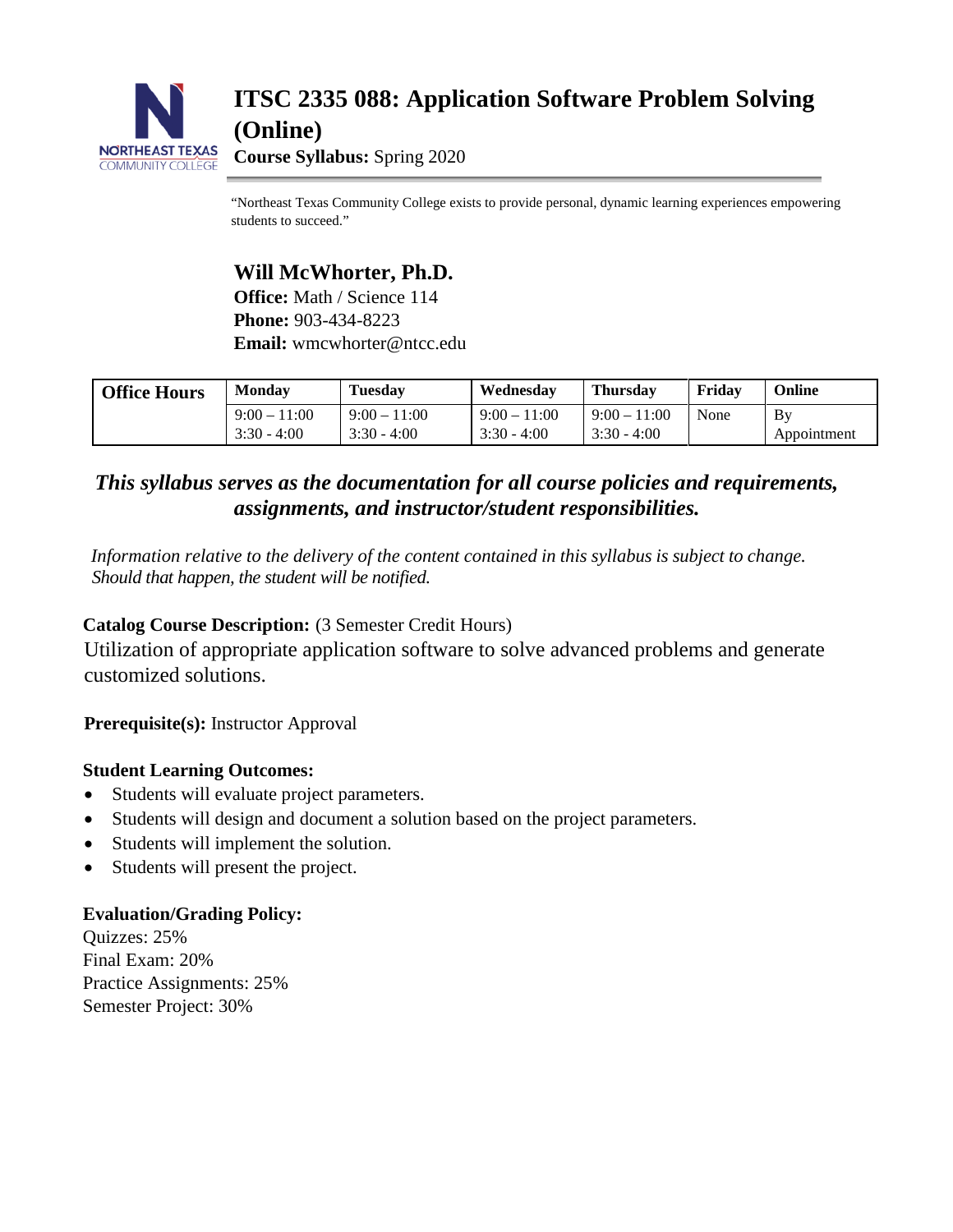#### *Quizzes*

There will be quizzes covering different aspects of problem solving and project management. These quizzes will consist of mostly multiple-choice questions with possibly a few short answer questions as well. Students will be allowed to use course instructional materials for reference.

#### *Final Exam*

The Final Exam will consist of short answer questions relating to problem solving and project management that will be covered during the semester. Instructional materials can be used for reference during the exam.

#### *Practice Assignments*

There will be a series of practice assignments designed to reinforce problem solving and project management concepts.

#### *Project*

Considerable time will be spent analyzing, planning, and implementing solutions to a semester project. The project will be split up into different phases and will culminate into a final website which presents all the deliverables created during the phases.

#### **Required Instructional Materials:**

#### *Required Textbook*

No formally required textbook. Instructional materials will be made available during the semester.

**Publisher:** Not Applicable

#### **ISBN Number:** Not Applicable

#### **Optional Instructional Materials:**

Problem Solving and Decision Making (Author: Jeff Butterfield, Publisher: Cengage) Information Technology Project Management (Author: Kathy Schwalbe, Publisher: Cengage)

#### **Minimum Technology Requirements:**

You will need to have a dependable personal computer to complete the work for this course. You will also need to have the ability to run XAMPP and WordPress from a USB drive on your local computer. More information on this topic will be provided.

**Required Computer Literacy Skills**: Basic computer literacy skills and abilities such as typing, copy / paste, file management are required in order to be successful in this course. Experience and the ability to use Microsoft Office programs such as Word, Excel, and PowerPoint is also needed.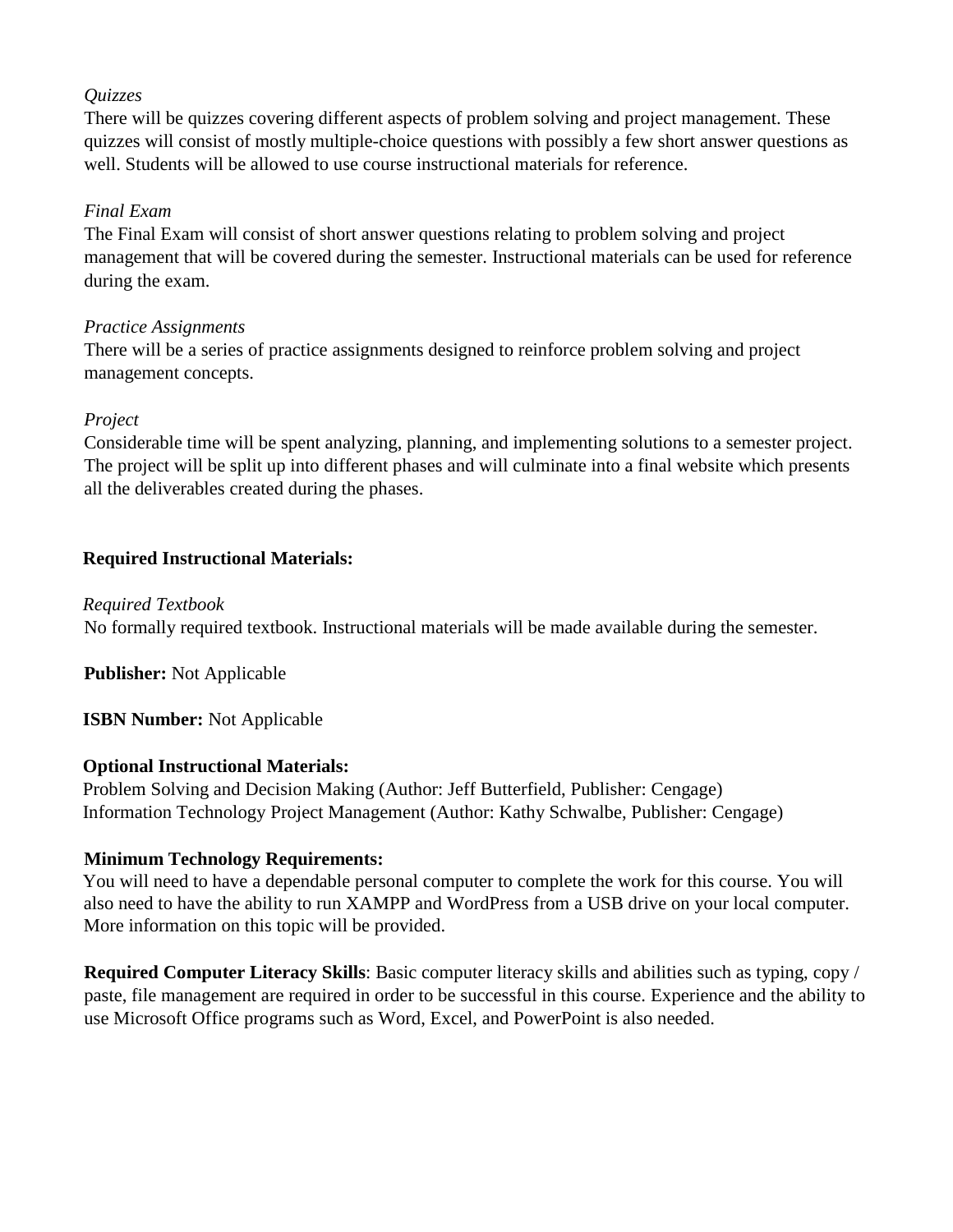#### **Course Structure and Overview:**

This course will be delivered through the online format using NTCC's Blackboard Learning Management System. The following general course information provides additional detail regarding expectations for the course.

Several elements are essential for your success in this course. You will need to be aware and understand these fully prior to starting the course.

- Online courses require extensive engagement (with other students, the instructor, and the course materials) as well as timely completion of assignments. Assignments are due by the posted due dates so keeping up with the schedule is essential to your success. Your personal schedule must allow you to keep up with the due dates for the readings, assignments, quizzes, and exams.
- You must have continuous access to a working and dependable computer and Internet provider.
- A USB flash drive for file storage and transport as well as headphones for listening to online lectures and other videos is recommended.
- Be prepared and read the appropriate material in the textbook as well as view the related course videos.
- You are expected to turn in completed assignments through Blackboard. Any assignments marked late by the interface may receive up to a 10% late penalty.
- No assignments will be accepted unreasonably late.
- Unless specifically indicated by the instructor, collaboration on assignments among students is not intended or allowed. Assignments are to be performed individually, and any material handed in by a student should represent that student's own work.
- If two students turn in assignments that are identical or very nearly identical, BOTH students will be given a 0 for that assignment. Don't copy another student's work, and don't let someone else copy yours.

#### **Communications:**

The best method for communication with the instructor is through email wmcwhorter@ntcc.edu Every effort will be made to respond within 24 hours to student emails. It might take up to 48 hours on weekends. Students can also communicate in person outside of class by visiting the instructor during official office hours.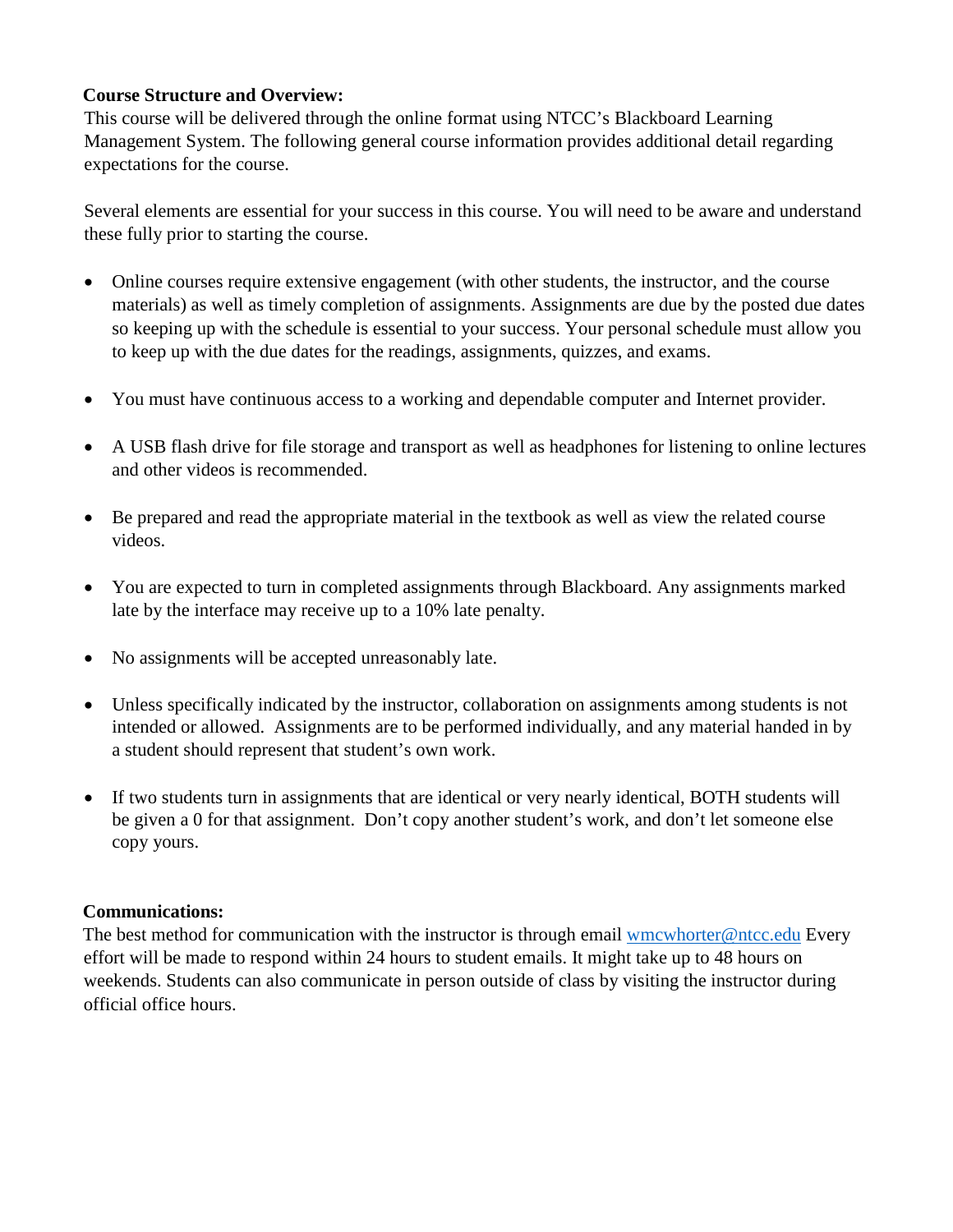#### **Course Policies:**

#### *Withdrawal*

Students who wish to drop the course must do so by the deadline for student-initiated withdrawal. If circumstances cause you to stop attending classes, then you must still officially withdraw or expect to receive and F in the course. In addition, the instructor may withdraw a student from the course if the student fails to attend three consecutive class meetings.

#### **NTCC Academic Honesty/Ethics Statement:**

NTCC upholds the highest standards of academic integrity. The college expects all students to engage in their academic pursuits in an honest manner that is beyond reproach using their intellect and resources designated as allowable by the course instructor. Students are responsible for addressing questions about allowable resources with the course instructor. Academic dishonesty such as cheating, plagiarism, and collusion is unacceptable and may result in disciplinary action. This course will follow the NTCC Academic Honesty and Academic Ethics policies stated in the Student Handbook. Refer to the student handbook for more information on these subjects.

#### **ADA Statement:**

It is the policy of NTCC to provide reasonable accommodations for qualified individuals who are students with disabilities. This College will adhere to all applicable federal, state, and local laws, regulations, and guidelines with respect to providing reasonable accommodations as required to afford equal educational opportunity. It is the student's responsibility to request accommodations. An appointment can be made with the Academic Advisor/Coordinator of Special Populations located in Student Services and can be reached at 903-434-8264. For more information and to obtain a copy of the Request for Accommodations, please refer to the special populations page on the NTCC website.

#### **Family Educational Rights and Privacy Act (FERPA)**:

The Family Educational Rights and Privacy Act (FERPA) is a federal law that protects the privacy of student education records. The law applies to all schools that receive funds under an applicable program of the U.S. Department of Education. FERPA gives parents certain rights with respect to their children's educational records. These rights transfer to the student when he or she attends a school beyond the high school level. Students to whom the rights have transferred are considered "eligible students." In essence, a parent has no legal right to obtain information concerning the child's college records without the written consent of the student. In compliance with FERPA, information classified as "directory information" may be released to the general public without the written consent of the student unless the student makes a request in writing. Directory information is defined as: the student's name, permanent address and/or local address, telephone listing, dates of attendance, most recent previous education institution attended, other information including major, field of study, degrees, awards received, and participation in officially recognized activities/sports.

#### **Tentative Course Timeline (NOTE: instructor reserves the right to make adjustments to this timeline at any point in the term):** See Attached Sheet